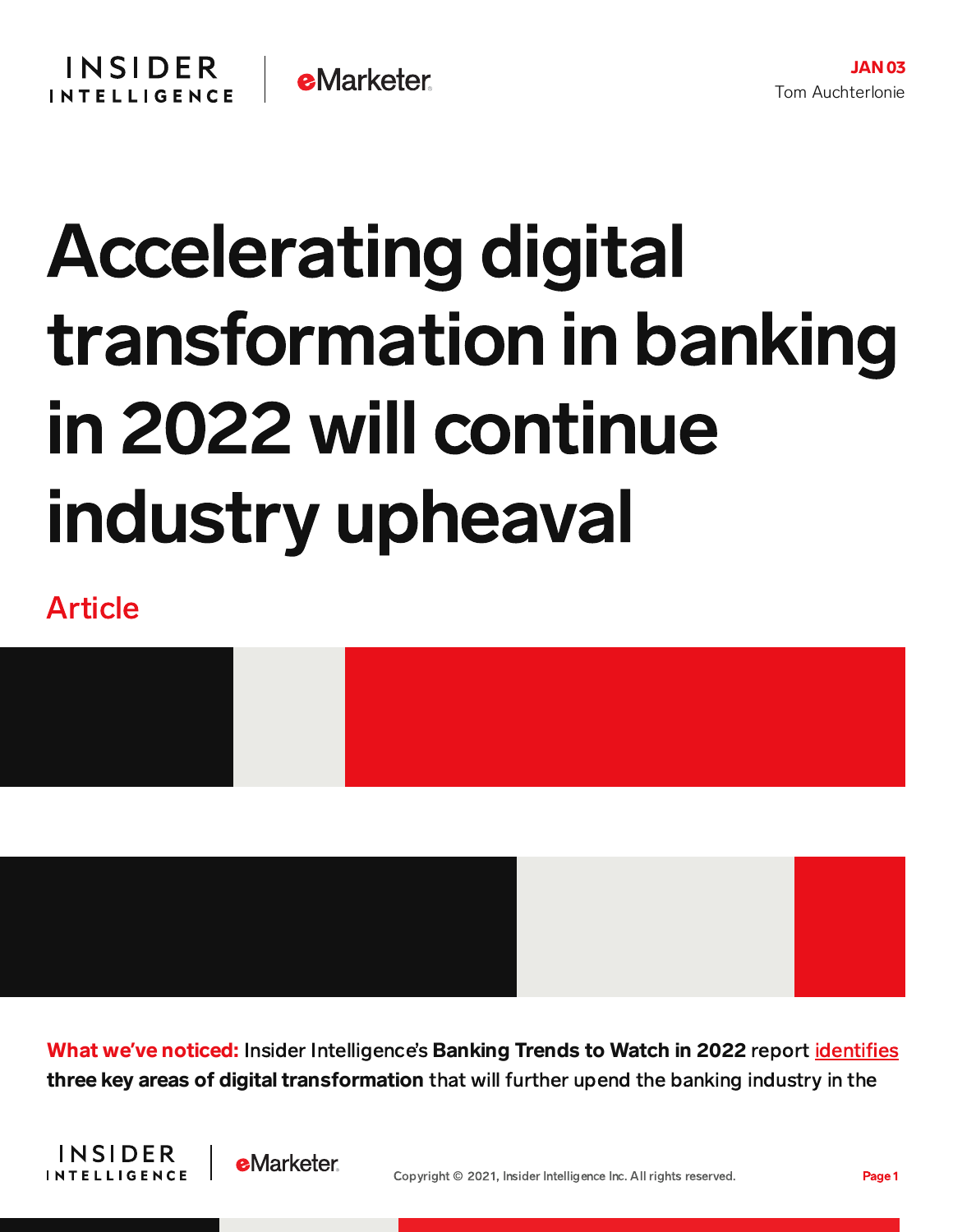new year.

INSIDER

**INTELLIGENCE** 

Which 2021 developments portend 2022 changes? Incumbents and digital challengers alike have prioritized enhancing personalized offerings for their customers.

Meanwhile, big tech companies have grabbed a foothold in embedded finance through payments, and could potentially venture into banking.

Finally, Western financial institutions are poised to offer consumers super apps like those popularized in the Asia-Pacific region, which will provide wider product breadth than has been available previously.

What does this mean for 2022? Here's a look at three big trends that will shake up banking in the new year:

Big tech companies have used embedded finance, via payments, as an "on-ramp" to financial services. This entryway lets non-financial companies roll out financial products and services to their own customers.

- Tech companies are well-established now in payments: Apple Pay and Google Pay have respective market shares of 43.4% and 25.0% in proximity mobile payments, a nearly \$247 billion market.
- Venture capital firms invested nearly three times more money in embedded-finance companies in 2021 versus 2020, per PitchBook.
- Big tech companies are also expected to show continued interest in banking—despite Google's decision to pull the plug on Plex. However, they will likely attempt to do so by partnering with established financial institutions (FIs).

Meanwhile, hyper-personalization is gaining traction in banking and wealth management. This includes:

The emergence of niche FIs like Daylight, which caters to LGBT customers.

**e**Marketer

- Incumbents operating AI-powered services to give bespoke experiences to their customers. Examples include Bank of America**'**s Erica and Chase**'**s Digital Assistant.
- Unmet demand among the aspiring affluent consumer demographic. They're in a bind: Their financial needs must be addressed, but they haven't accumulated enough funds to work with advisors.